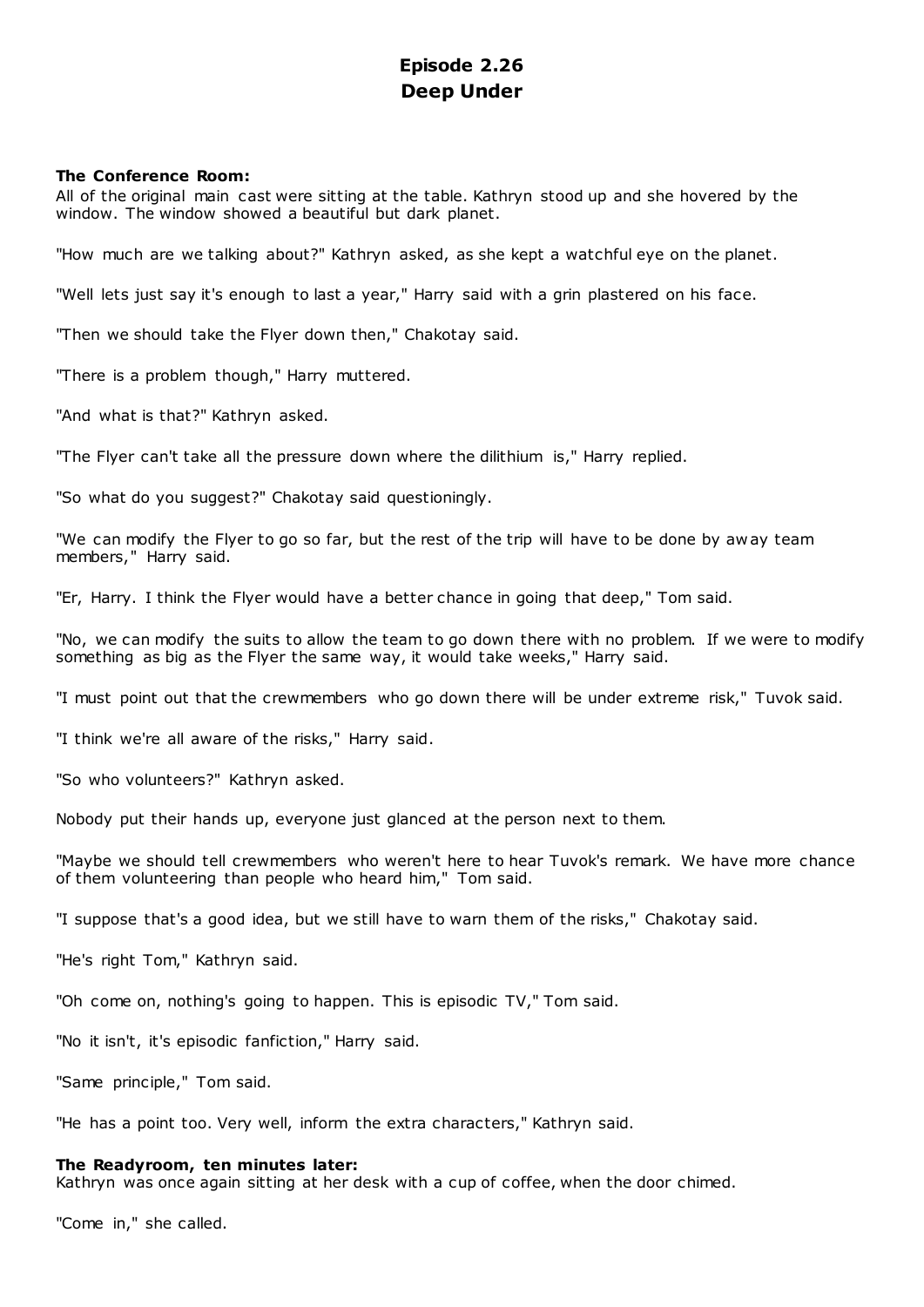Lena, James, Jessie, Craig, Ashley, and Tani walked in.

"So I take it you're the awayteam," Kathryn said.

Everyone but Lena nodded. Lena was dancing to something. Everyone stared at her.

"Lena!" Kathryn yelled. Lena looked oddly at her, and she took her headphones out.

"Yeah?" Lena said.

"I thought you stopped doing that," Kathryn said.

Lena rolled her eyes, and she stopped the CD Player in her pocket.

"Ok, have you been told about your mission?" Kathryn asked.

"Sort of," Craig replied.

"What do you mean by sort of?" Kathryn asked.

"All we've been told is that we have to swim to the bloody dilithium Nobody has told us how," Jessie replied. She pulled out a packed of crisps out of nowhere, and she starting eating them. "These things need more salt," she muttered. Everyone stared at her as she ate her Salt & Vinegar crisps.

"Oh, shut up b\*\*ch," Tani said as she folded her arms.

"Excuse me, what did I say to deserve that insult?" Jessie asked.

"You just said one thing, and I hate you for it," Tani replied.

"I just said my crisps needed more salt," Jessie said.

"I didn't mean that, idiot," Tani said.

"Er, I'm confused," Jessie muttered.

"Don't worry, that's normal," Tani said.

"Would you two cut it out, I thought these arguments were over," Kathryn said.

"I didn't do anything," Jessie said.

"Yeah, whatever," Tani muttered.

"If you want to know more about the mission, Tuvok will give you a quick briefing in the shuttle bay," Kathryn said.

"Oh, whoopiedoo," Lena said sarcastically.

"Whoopiedoo?" Kathryn said questioningly.

## **Shuttle Bay 2:**

"So here's a good question for you lot, why is there two shuttle bays when there only seems to be one door on the ship?" Lena asked. Everyone but Tuvok shrugged.

"Miss Janeway, can you please stop changing the subject," Tuvok said.

"Yes Mr Tuvok," Lena said as she did a brief salute.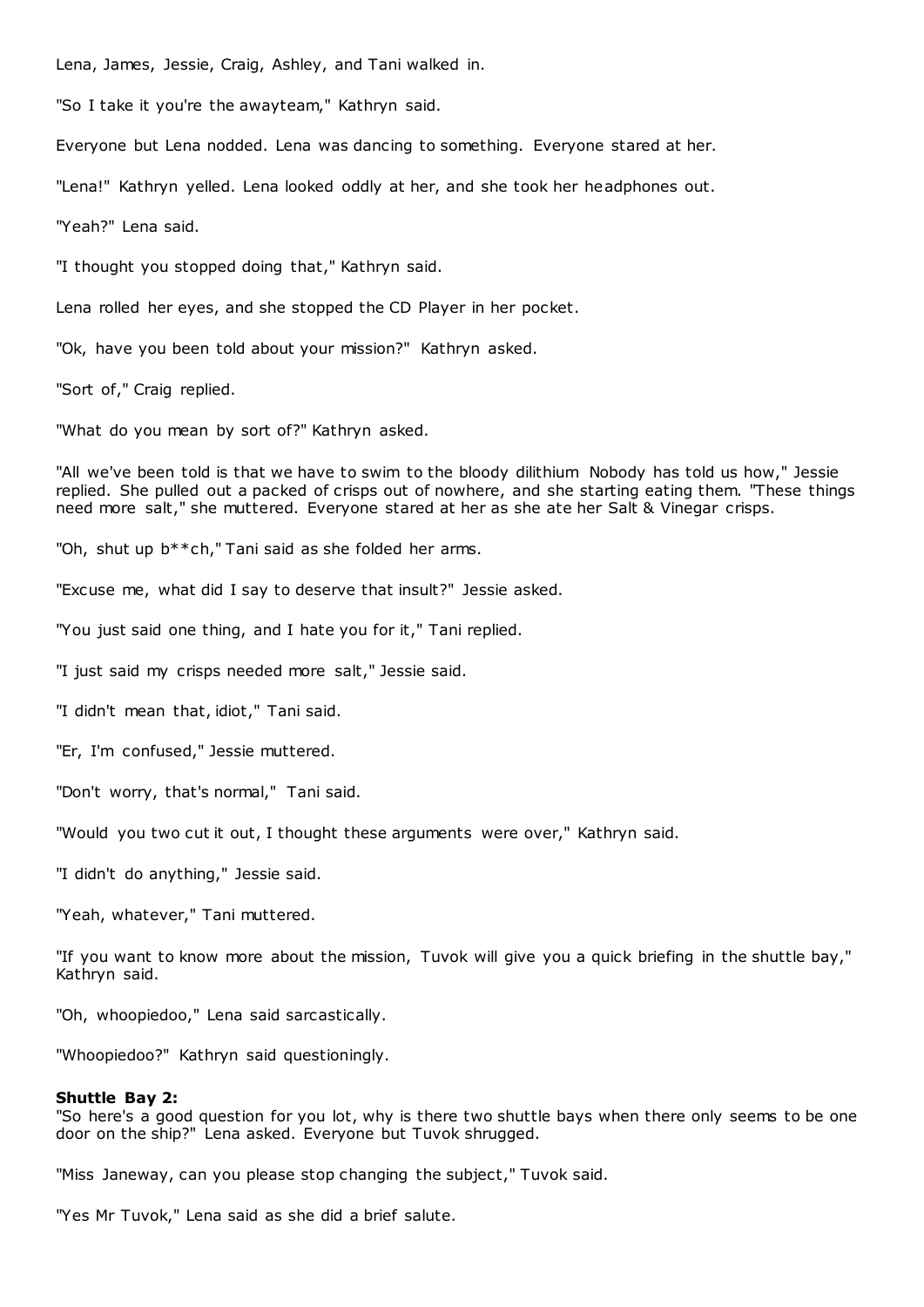"One more thing, don't over stock the dilithium If you do, the shuttle may not be able to come up to the surface," Tuvok said.

"I take it that's not a good thing," Tani said sarcastically.

"It means that we'll be stuck together for the rest of our lives," Lena said.

"No it wouldn't, I'd just swim to the surface," Tani said.

"More like float. There wouldn't be enough oxygen to help you swim that far so you'd die," Ashley said.

"Even if you did reach the surface, you would just end up floating through space," Lena said.

"So much for that," Tani muttered.

"You had better get going," Tuvok said, and he headed towards the door.

"I've just realised, we're going near a planet with a shuttle. We're doomed," Craig said.

"We can't exactly crash, we'd get crushed before we got that far," Lena said.

"Crap, I prefer crashing," Tani said. Everyone agreed.

"We're not going to die, we're main characters. Well except for poor Ashley here. He's a guest star, so he'll probably die," Lena said.

"I'll make my wills before I go on this mission," Ashley said, and he pulled a PADD out of nowhere.

#### **Five minutes later:**

The Delta Flyer flew out of the bay doors and it flew towards the ocean planet. It plunged into the dark but clear waters.

"I wonder why this ocean planet has a crust and everything, when that other one we passed ages ago didn't," Craig said.

"When did you pass another ocean planet?" Lena asked.

"Between Timeless and The Fight," Craig replied.

"Oh, that's probably why we don't remember it," Tani said.

"Erm, how long until we reach that point of no return?" Lena asked.

"No return, well erm twenty minutes," James replied.

"Crap, who let you fly the shuttle?" Ashley asked nervously.

"I let myself," James replied.

"So glad I wrote my will," Ashley muttered.

"Hey, I'm a good driver," James said.

"That maybe so, but you're not a very good proposer," Lena said and she laughed.

"Oh don't start," James muttered.

"Whatever, I just wish I stayed around to see the result," Lena said.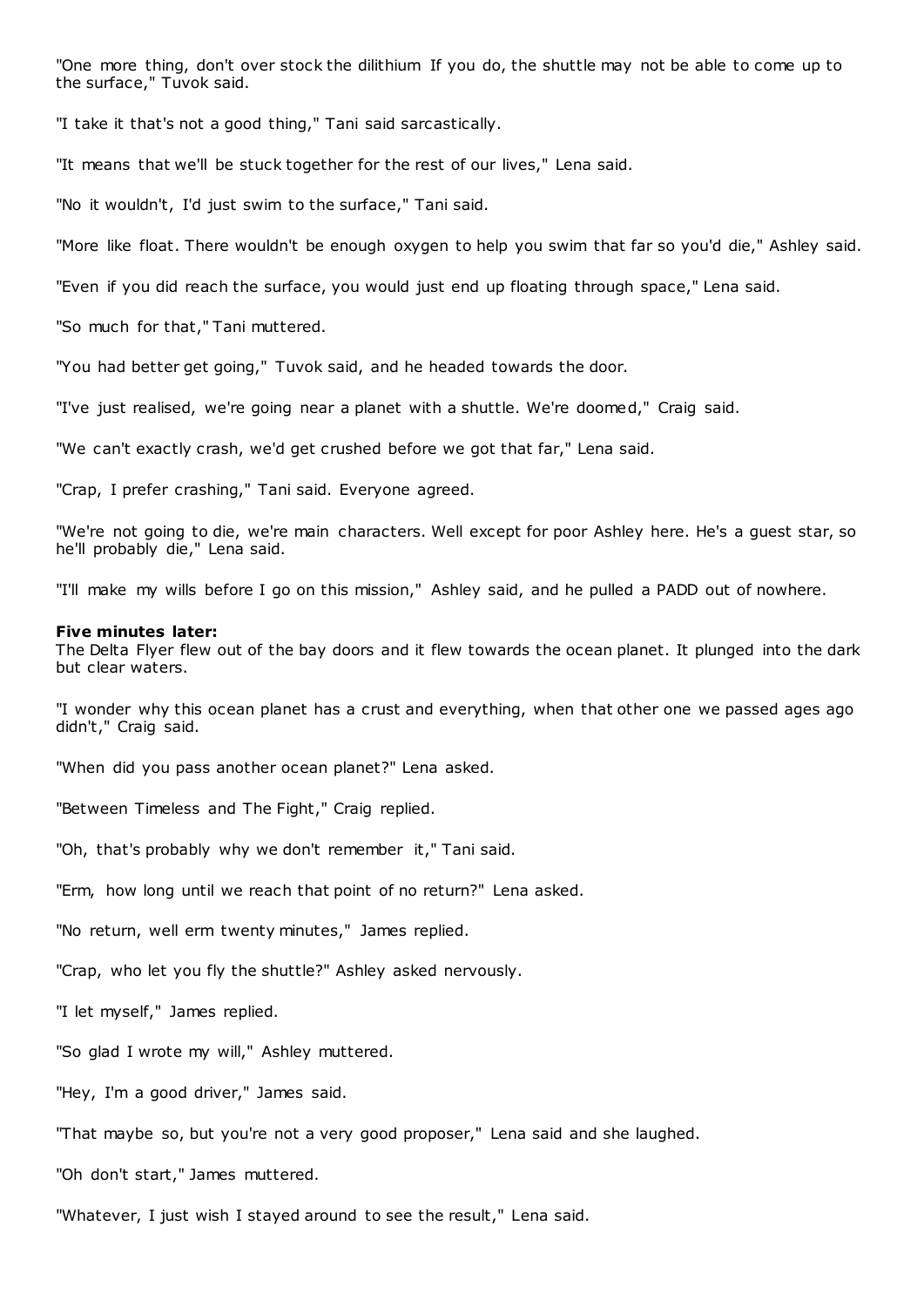"Don't blame me, I didn't want to see it," Tani grumbled.

"Oh, that's why you were angry with me before," Jessie said happily. Everyone sighed.

"Yeah, cow," Tani said.

"Hey it's not my fault, you jealous little cow," Jessie said.

Everyone but Tani and Jessie groaned.

"So, what was the answer then?" Ashley asked.

Tani and Jessie stopped arguing and they turned to Ashley.

"It's embarrassing enough," Jessie muttered.

"It was yes, wasn't it. Lucky sod," Craig grumbled.

"It wasn't actually, Craig," James said.

"Oh," Craig said, he pointed his finger at James and he laughed mockingly at him.

Tani turned to Jessie. "How could you turn that guy down?" she yelled.

"I'm not ready, and it's not really your concern," Jessie replied.

"Oh geez, Jess. You could of done what Danny and Ian did, have a long engagement," Craig said.

"Wait a second. I heard off people who were in the Mess Hall at that time, and they said that you said yes," Lena said.

"Well they would say that," Jessie said.

"Yeah, they're probably all shippers," James said.

"Good point, but I would of thought James wouldn't be in public for a while after a public rejection," Lena said.

"It takes getting used to, that's all. I should know," Craig muttered.

"Yeah, but girls don't like you, Craig. You're probably the only guy in the world who gets rejected every time you even ask a girl out," Tani said.

"Doesn't Lena count anymore?" Craig asked.

"Nah, she just felt sorry for you," Tani replied.

"Excuse me, Tani. That's only a little right," Lena said.

"Whatever," Tani muttered.

"I hate to change the subject, but who's actually going to do the swimming trip?" Ashley asked.

"Anyone except James, he can't swim," Lena said.

"Oh, tell the whole shuttle," James muttered.

"It's ok, I never learned to swim either," Jessie said.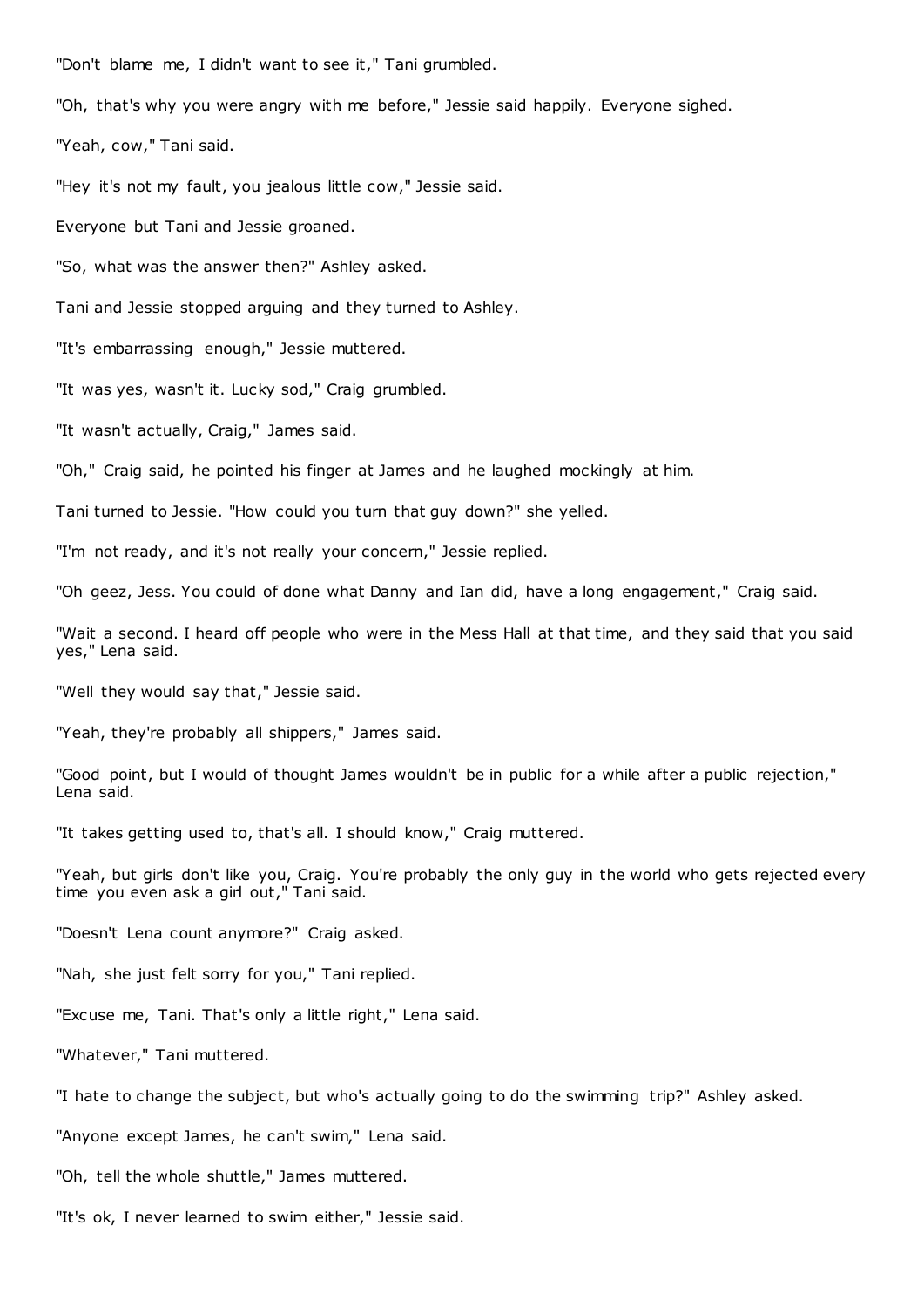"Wasn't there any pools or anything in England?" Lena asked.

"Well, yeah, it's just I couldn't be bothered to learn," Jessie replied.

"Great, hands up anyone who can swim," Lena said, she put her own hand up. Craig put his hand up, but nobody else did. Lena groaned.

"We were on a Borg ship all our lives, more or less," Tani said.

Ashley nodded. "The YWF ship didn't have any swimming facilities either."

"So me and Craig will have to go. Can somebody tell me, why did you volunteer if you couldn't swim?" Lena asked.

Nobody had the chance to reply, the shuttle shook violently.

"What was that?" Lena asked.

"I have no idea," Ashley replied, the shuttle shook violently again.

"What the hell is that?" Jessie asked as she pointed at the front view port. Everyone looked up to see what she was pointing at. A strange shark looking creature was swimming towards the shuttle.

"I think that answers your earlier question, Lena," Craig said.

"I wonder why it's attacking us," Lena muttered, as the shark thing collided with the shields.

"Well duh, it thinks we're dinner," Tani said.

"We're going to have to go faster to get away from this thing," Lena said.

"If we do the pressure will damage the hull," Ashley said. The shuttle shook violently again.

"Shields are almost gone," Jessie said.

"If we don't, we'll be shark boy's lunch," Lena said.

Ashley sighed. "No, it'll just be me since I'm the guest star."

"No more objections? Fine, lets go," Lena said.

The Flyer picked up speed, and it flew further into the dark depths of the ocean.

"I think we're safe, for now. God only knows what else is further down," James said.

"I doubt many things could live this far down, unless they evolved down here and have adapted to the pressure," Craig said.

"How long until we have to stop?" Lena asked.

"About twelve minutes," James replied.

"I'll be in the other room if anyone wants me," Lena said, and she left the main room.

"Actually, I think I'll go there too," Jessie said while eyeing Tani, who was giving her a horrible glare. Jessie followed Lena into the back room.

"What's wrong?" Ashley asked Tani.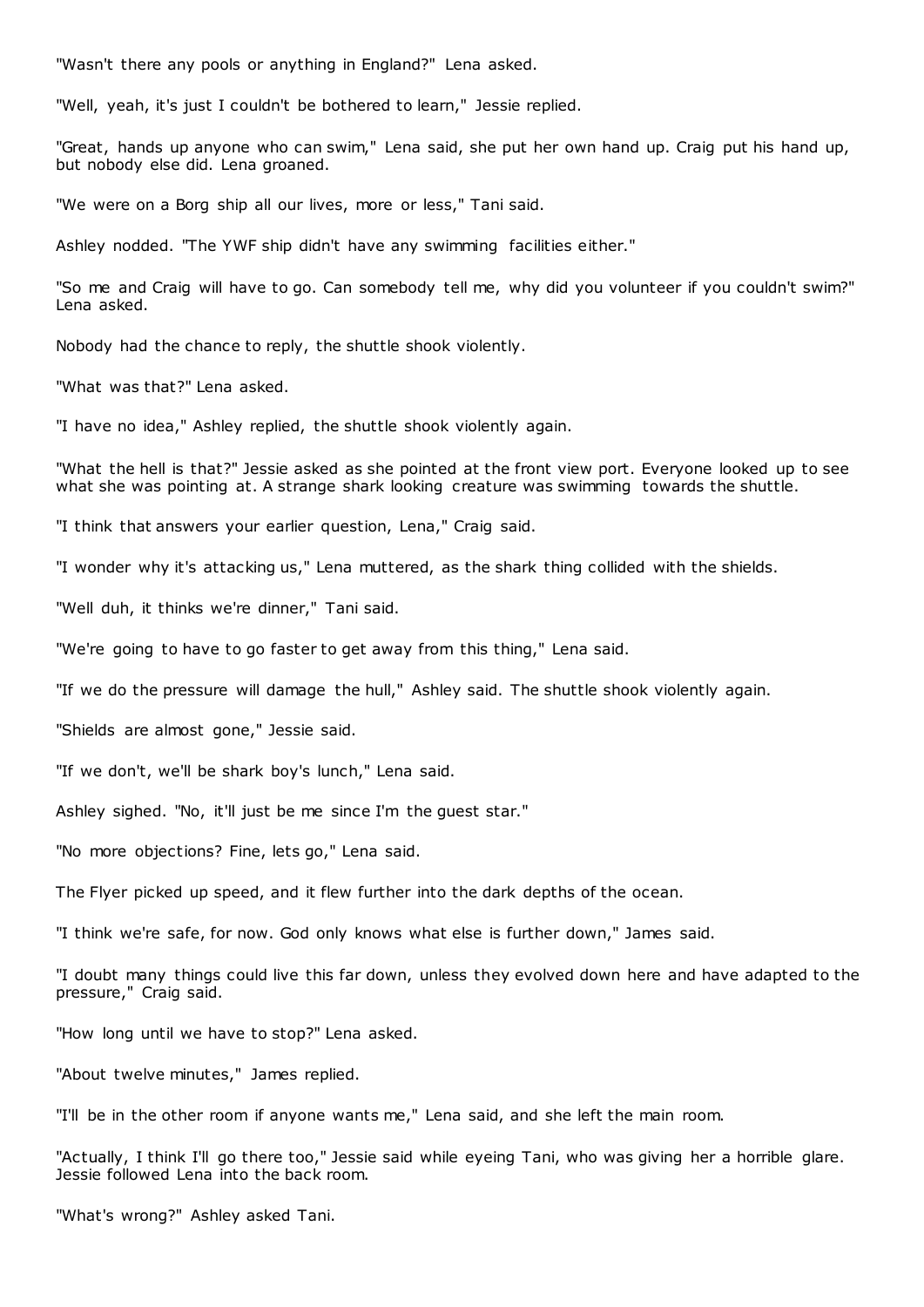"What makes you think there's something wrong?" Tani muttered. "You've been all huffy ever since that proposition," Ashley said. "She has a crush on James," Craig sniggered. Tani stared angrily at him. "Shut up, you!" Tani snapped which made Ashley laugh slightly. "Ooh, I see. Tani and James sitting in a tree, k-i-s-s-i-n-g," Ashley chanted. "I wish," Tani said quietly. Craig and Ashley stared at her oddly, James didn't hear her. "Do you mind, I'm trying to fly a shuttle here," James said in disgust.

"She didn't just say what I thought she said?" Ashley asked.

Craig laughed nervously. "Yeah, she did."

"Eeew, I was only joking," Ashley muttered.

"What, what did she say?" James asked.

"You don't want to know," Craig replied.

#### **The back room:**

Both Lena and Jessie had bottles of Cherry Coke. Lena kept glancing at Jessie, and each time she tried to suppress a laugh. Jessie noticed eventually.

"What?" Jessie said questioningly.

"I still can't believe James asked thee question," Lena said, and she laughed slightly.

"Oh shut up," Jessie muttered.

"No, it's funny. You should have seen Tani's face," Lena said, and she burst into a fit of giggles.

"I don't care about Tani, she should have gotten over him by now," Jessie said.

"I thought she had, actually," Lena said.

Jessie nodded in agreement, and she drank some of her Cherry Coke. Lena watched her do so, but something caught her eye.

"Er, Jess," Lena muttered.

"What now?" Jessie asked in an annoyed voice.

"Well you've either got that ring on the wrong finger, or you were lying when you said you didn't say yes," Lena replied.

Jessie quickly put her left arm behind her back. "I don't know what you're talking about."

"Jess, why lie about it. People will have to find out eventually," Lena said.

Jessie sighed. "Yeah, well it was embarrassing enough when he did it in the Mess Hall. I mean 90% of the people there still thought we were just friends," Jessie said.

"So what happened exactly? Tani went into a strop and she left the room. Ashley and I had to go and comfort her," Lena asked.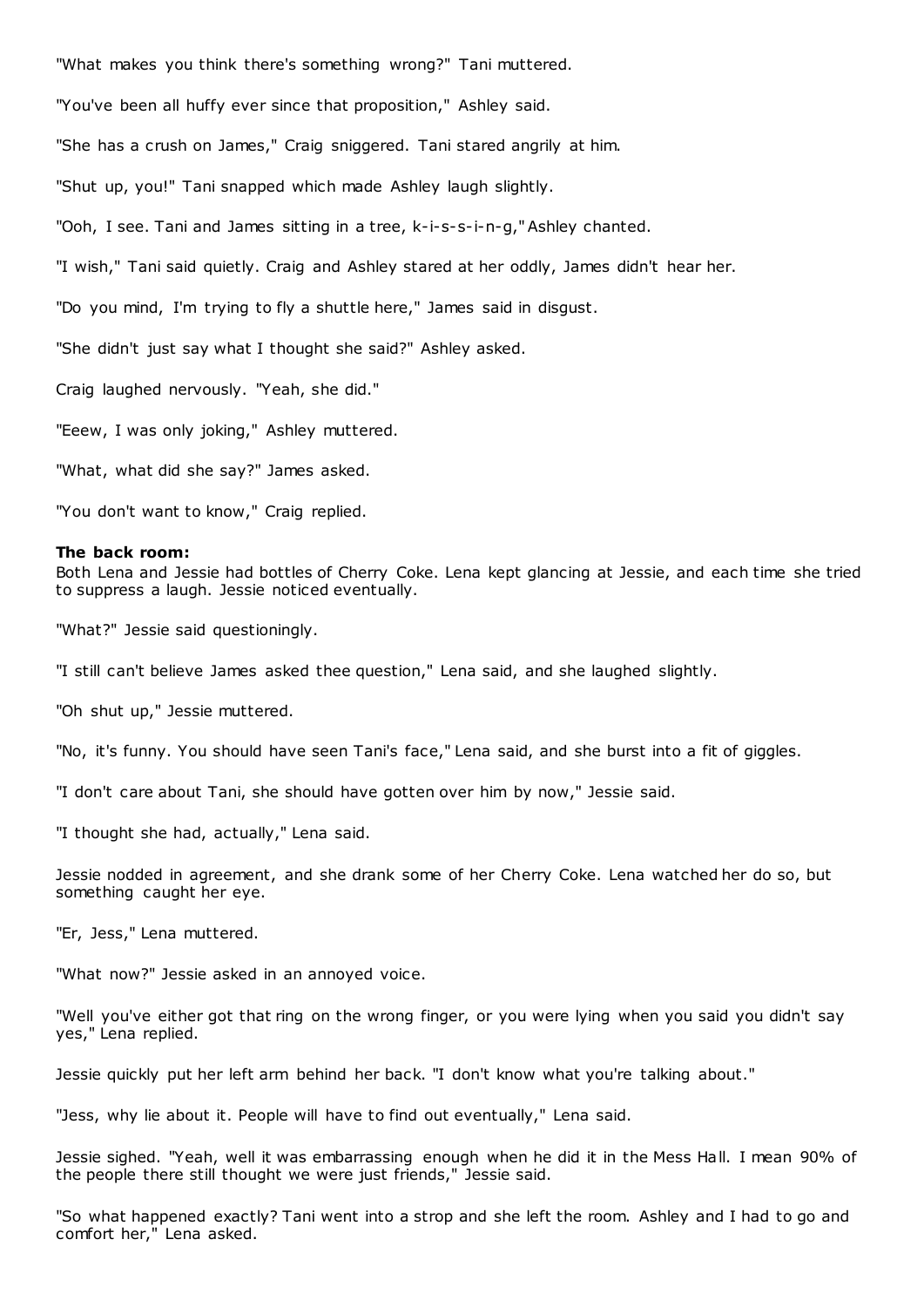"I think a flashback will be easier," Jessie replied.

## **The previous day, aka the ending of 'Territory':**

The freeze frame went off at long last. Everyone was staring at James and Jessie with shocked expressions on their faces.

"Ah," somebody said.

"Eh?"

"Huh?"

"Aye."

"Em."

"Oh."

"You?"

"Why?" Duncan added as he walked in.

"Tea?" Neelix added as he held up a pot of tea. Everyone who wasn't serving tea, proposing, getting proposed to, or anyone who didn't actually get the joke collapsed Pokémon style.

Tani quickly got out of her seat, and she stormed out of the room. Ashley quickly followed her, but Lena hesitated before following also.

Jessie finally got over the shock, and she managed to look angry.

"Get up," she said harshly. James slowly stood up, with a nervous expression on his face.

Both she and James tried to ignore all the people going, "oooooh"

"I thought we settled this. Don't you remember what I said earlier?" Jessie asked.

James looked shyly at his own feet. "Yeah, sorry." He looked up, expecting to still see Jessie's angry face, but that's not what he saw. She had a smile on her face. She stepped closer to him, and she kissed him briefly.

"Just forget it," Jessie said softly.

James grinned like a kid, and he hugged Jessie tightly. Everyone finally caught on, and they cheered. Duncan looked up at his parents in disgust.

"Oh please, get a room," he said.

# **The present:**

"Duncan really didn't say that, did he?" Lena asked.

"Yeah, he's a younger version of James. He hated all the so called soppy stuff," Jessie replied.

"What, like me?" Lena asked.

"Exactly," Jessie replied.

"So when are you planning on telling everyone then?" Lena asked.

"When we're ready. So don't tell anyone else," Jessie replied.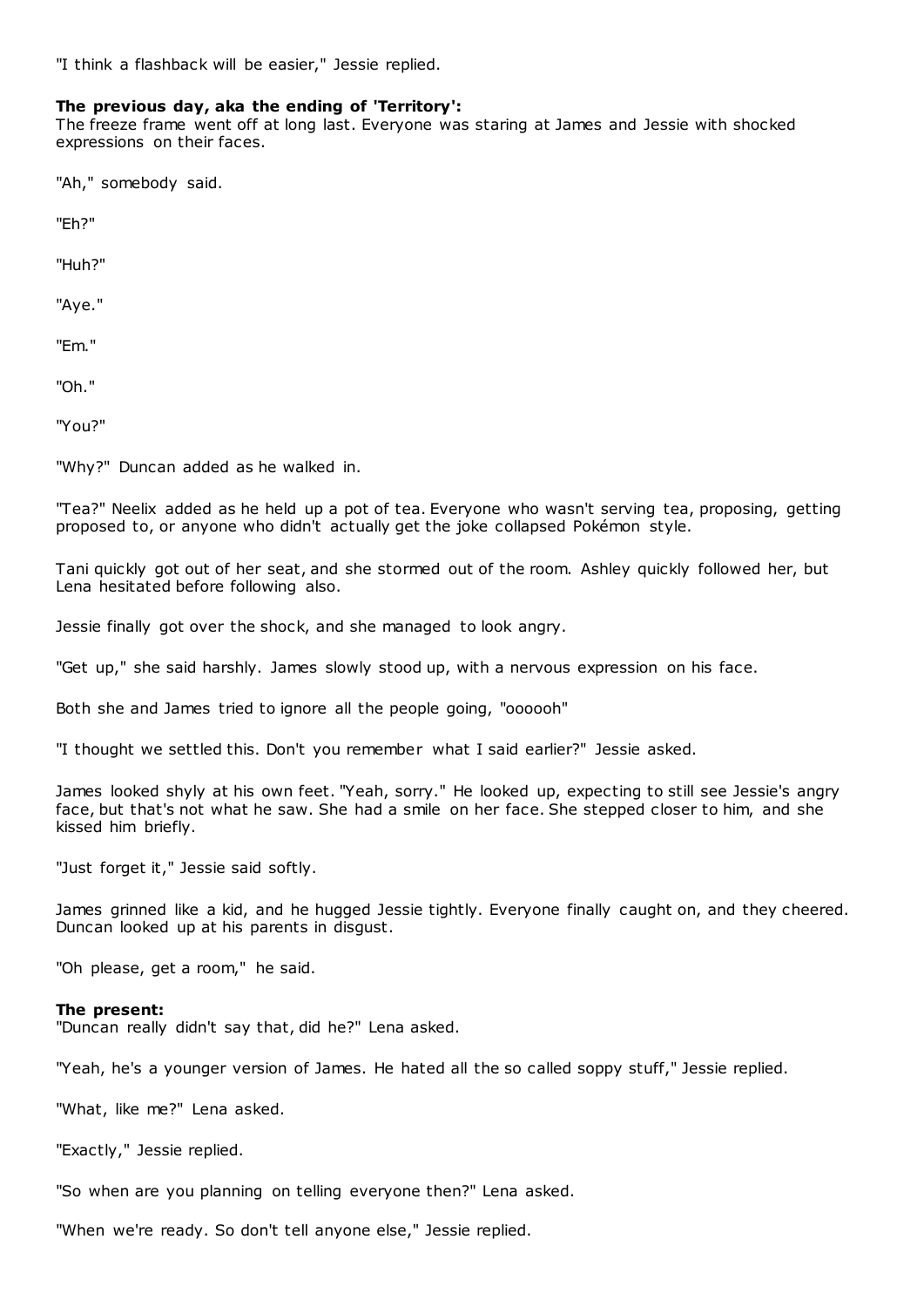"I think I should tell James that I know," Lena said.

"Ok, anyone but him," Jessie said.

## **The main room:**

"So, what exactly happened then. Did she slap you?" Craig asked.

"No, I'm not telling you what happened," James replied.

"Fine, but you can't stop me from imagining it," Craig said, and he went into a daydream.

Ashley waved his hand in front of Craig's face. "Hello?" he said as he did so. Craig didn't snap out of it.

"I hate to know what he's imagining," James said.

"Yeah," Ashley muttered.

#### **Voyager:**

Kathryn sat down in her chair, and she looked Tuvok's way.

"Status," she said.

"The Flyer is only five minutes to the designated co-ordinates," Tuvok said.

Tom rushed onto the Bridge. "Sorry I'm late." He rushed to his station.

"Why were you late, Tom?" Kathryn asked.

"If you must know I was getting some information off an unknown crewmember. I lost track of time," Tom replied.

"Ooh, what kind of information?" Harry asked in a hyper voice.

"I'm not saying, this time I'm going to let the ones concerned tell everyone the truth," Tom replied.

"You're no fun anymore," Harry said in his hyper voice.

#### **The Flyer:**

Lena and Jessie came into the main room. Both of them briefly glanced oddly at Craig before taking their original seats.

"If we go any further the shuttle will be crushed," James said.

"Well, somebody's going to have to get Craig out of his trance before we can do anymore. I'm not going on my own," Lena said.

"I've got a way to get him out of it," James said.

"Really, how?" Lena asked.

"Ok, let me demonstrate," James said. He stood up and he headed over to where Craig was. "Now watch closely for future reference."

"Get on with it," Ashley said.

"Ok," James muttered. He smacked Craig over the head. Craig got out of his daydream, and he rubbed his head.

"Ow, what was that for?" Craig moaned, and he pouted. Nobody answered him.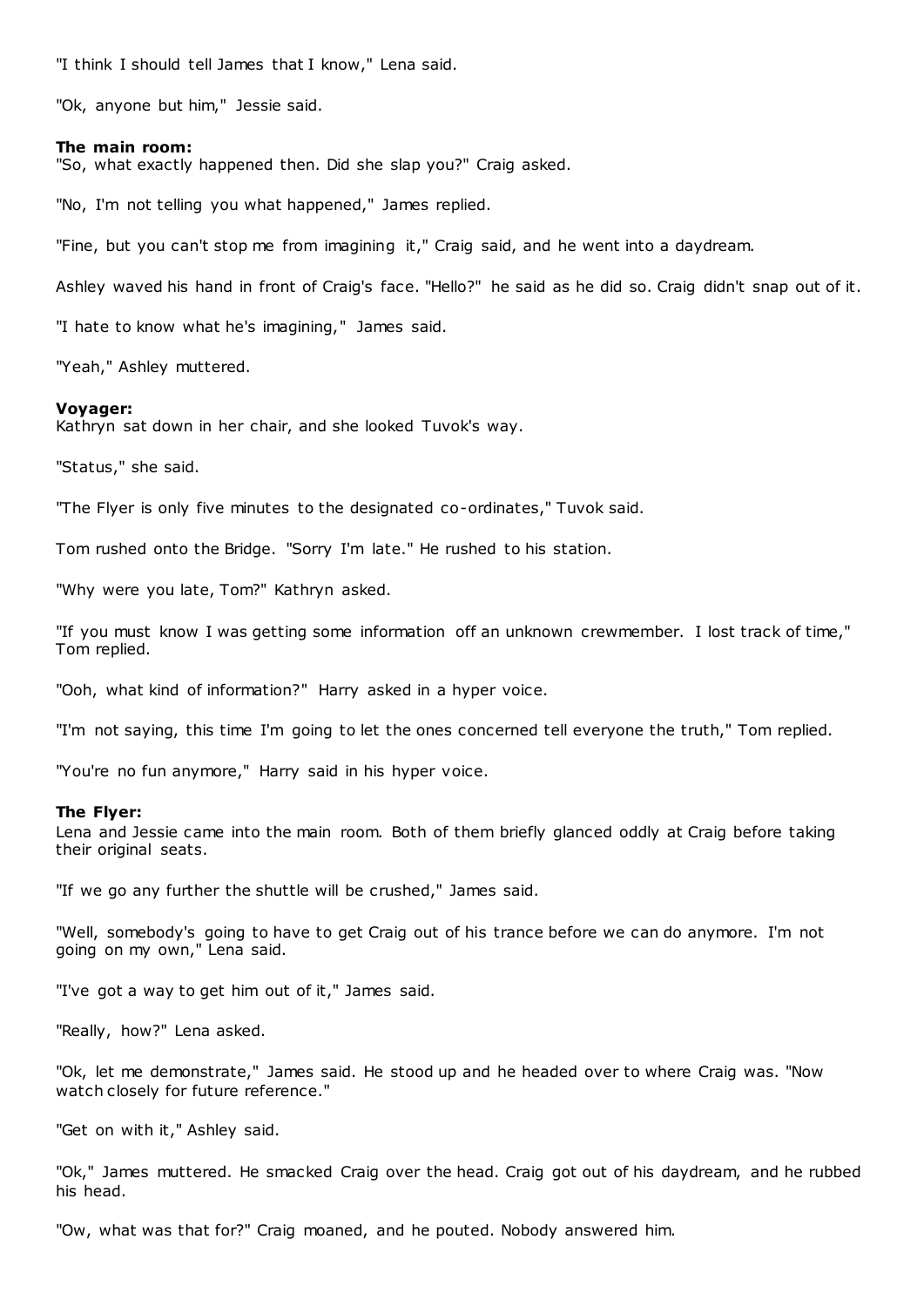"We'd better get in our swimming gear," Lena muttered and she headed towards the back room. Craig went into another daydream. This time Ashley hit him to get him out of the daydream.

"You're a pervert, do you realise that," Ashley muttered.

"What, she said we should get in our swimming gear," Craig said.

"I doubt you'd survive if you went in normal swimming gear," Jessie said.

"Yeah, the pressure will crush you like a bug.. actually please go in your normal swimming gear," Tani said.

"I take offense at that," Craig muttered and he followed Lena into the back room.

# **Five minutes later:**

Lena & Craig, complete with the standard space suits, dematerialised a few metres away from the Flyer. Lena pressed a button on her suit, and a blue shield went around the two of them.

"That'll protect us from the pressure, but we should only be ten minutes," Lena said.

Craig looked around nervously, he couldn't see a thing. The entire area was black. All he could see was the hull of the Flyer, and Lena. "That's all well and good, but I can't see a bloody thing," Craig said.

Lena rolled her eyes. "Well of course. There's no star nearby."

"Can't you switch the torch thing on?" Craig asked.

"You're not scared of the dark, are ya?" Lena asked.

"No, I just don't see how we're going to do anything when we can't see," Craig replied.

"Yeah, I believe you," Lena said, and she switched the light on her arm on. She used the light to look around. All was clear. She pointed in a certain direction. "This way." She swam off.

"Er, are you sure you know where you're going?" Craig asked nervously as he followed Lena.

"Don't ask stupid questions," Lena replied.

They swam for about a minute. Lena shone the light on her arm to see what was ahead. Sure enough, she could see the tell tale signs of the crust.

"Another minute or so, and we'll be there. We can't be long though," Lena said. She looked behind her, Craig seemed to be a bit nervous as he was glancing around. "What's wrong now?"

"Lena, there's something here. I felt it swim past," Craig said.

Lena sighed. "I doubt many creatures could survive down here." She shone the light around, but all she could see was clear water. "Must of been your imagination."

Craig's eyes widened as he saw a dark shadow come up behind Lena. He quickly grabbed her arm, and pulled her further down. They both felt something large swim a few centimetres over them. Lena tried to shine the light on what swam past.

"Where the hell did it go?" Lena asked as she continued to look around.

"I don't know, I think we should go back," Craig replied.

"The shield should protect us, but I agree with you anyway," Lena said. She spotted something moving in the light. She moved her arm a little to the right. "Holy s\*\*t!" she yelled.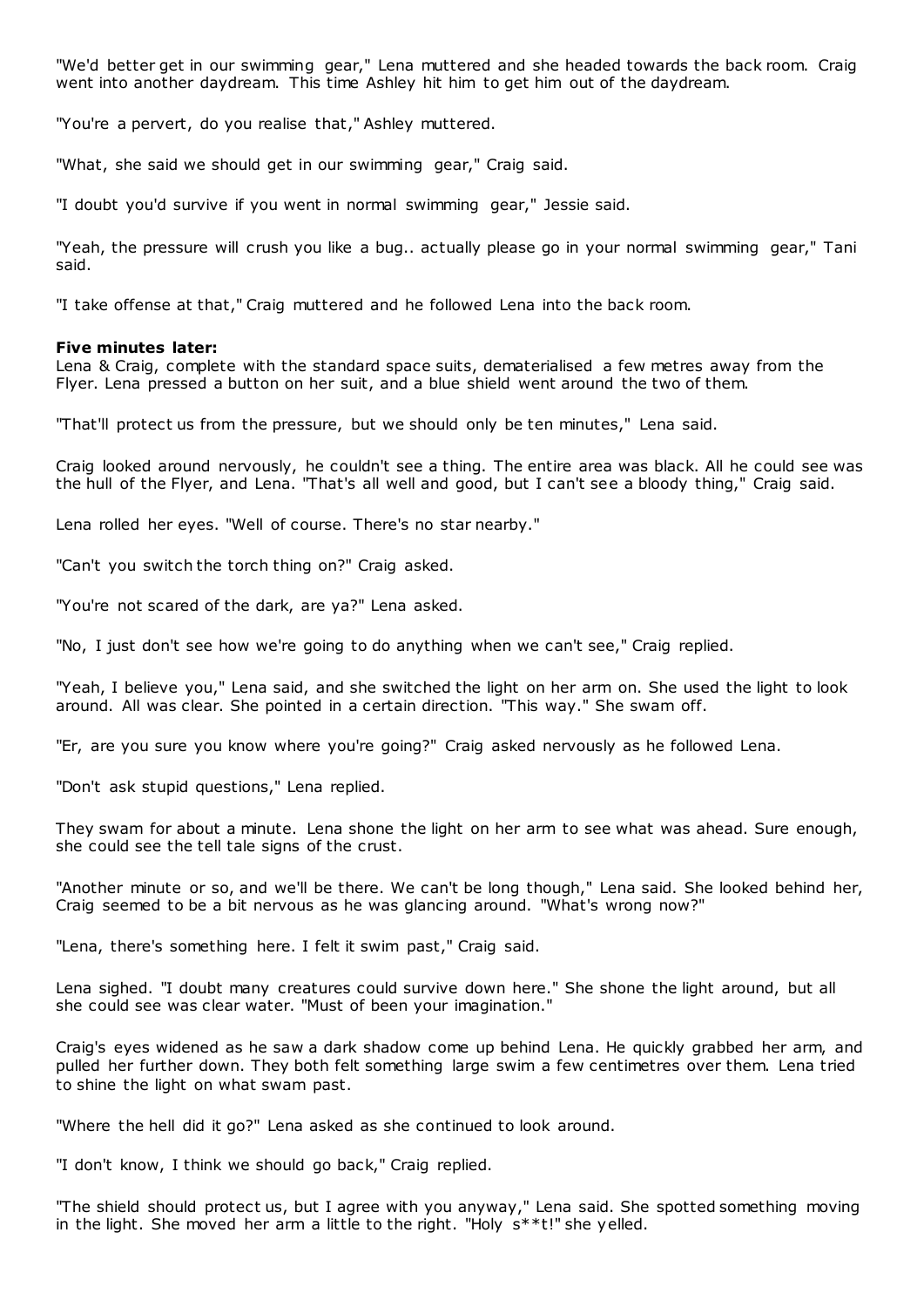A large creature with razor sharp teeth suddenly lunged at the pair, and it didn't hit the shield. Lena pushed Craig as far as she could, and she quickly followed him. The creature just missed taking her arm off by an inch.

"Get back to the shuttle!" Lena yelled.

"No argument here!" Craig muttered.

The pair went as fast as they could, but the creature was a lot faster than they were.

"Anderson to the Flyer, beam us back!" Craig yelled as the creature was only a metre behind him.

In: "You're not in transporter range yet, what's going on?"

"Well we're going to get eaten if you don't beam us up, do something!" Lena yelled.

## **The Flyer:**

"How long will it take?" Ashley asked.

"Two minutes. We haven't got a choice. We're going to have to get the Flyer closer, " James replied.

"Diverting all power to the shields," Jessie muttered and she worked at her station.

"We're going down," James said nervously as he worked at the helm. The shuttle shook violently, and the hull started creaking.

"Is this the scene where I die?" Ashley asked. Everyone ignored him.

"I've got them, they're in the back room," Tani said.

"Taking us up.." James said, but he was interrupted by something large hitting the shields.

Lena and Craig rushed in.

"We're going to have to go back up, we can't get that dilithium out with that thing around," Lena said.

The shuttle lurched to the side as the creature went straight through the shields and smashed into the hull.

"How the hell can it get through the shields?" Tani asked.

"I don't know, it went straight through ours and nearly took a bite out of me," Lena replied.

The shuttle shook violently, and the hull creaked again. The lights went down, and all of the consoles switched off.

"Well going up might be a bit of a problem. The thing has somehow knocked off our power systems," James said.

"Crap, there's something else," Tani said. Everyone looked her way. "We're leaking fuel, if we don't mine any dilithium, we're stuck here."

"Can we send a distress call to Voyager?" Craig asked.

"No, there's not enough power," Jessie replied. The shuttle shook again. A few seconds later water burst out from the ceiling.

"We've got another leak, what should we do?" Tani panicked.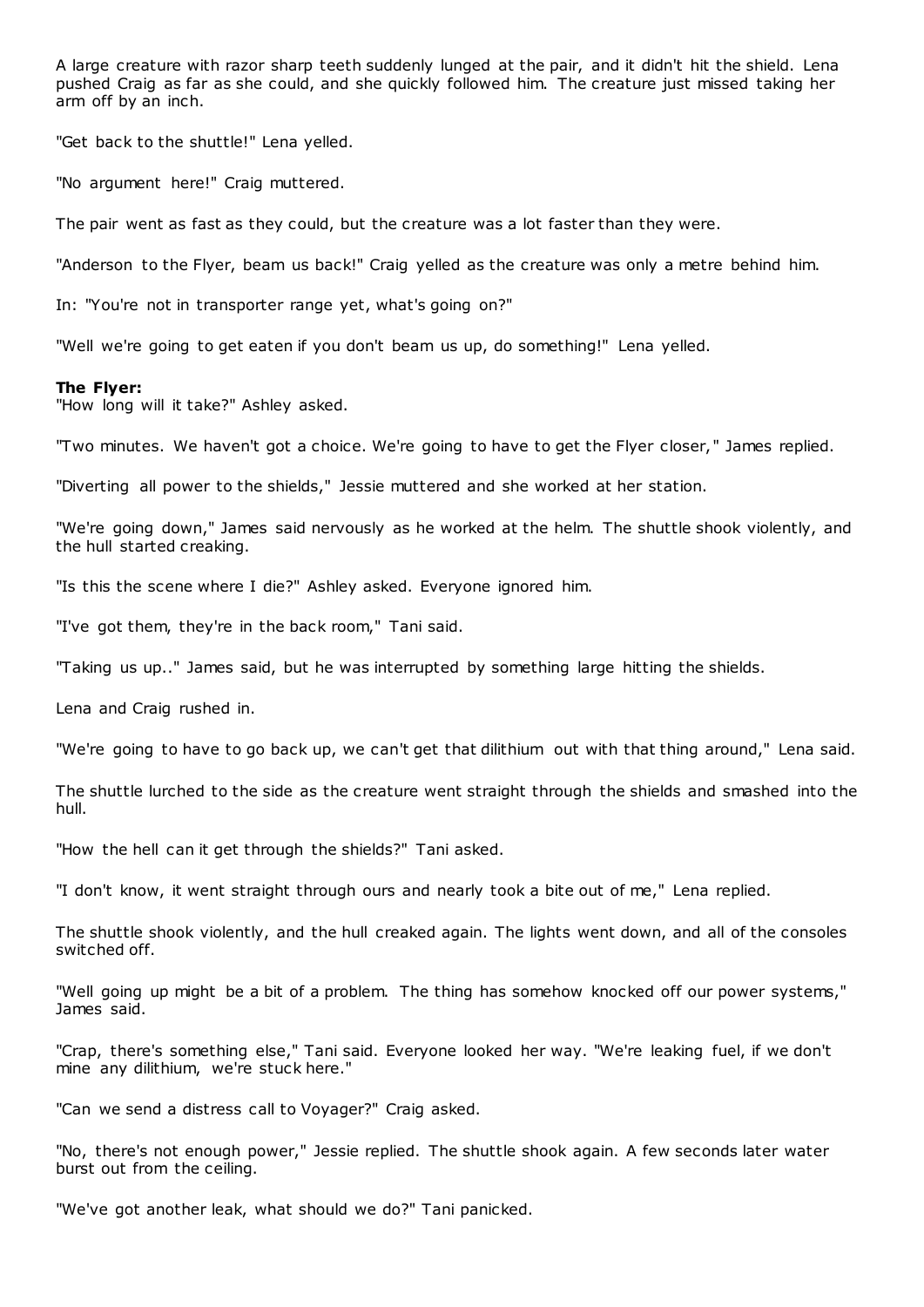"I'll seal it," Ashley said, and he rushed over to the leak. "Somebody pass me a regenerator."

Craig passed him a regenerator, and Ashley started to seal the breach.

# **Voyager:**

"Captain, the Flyer.. it's moved past the co-ordinates, and it's not coming back," Tom said.

"Confirmed Captain, there seems to be high hull damage," Tuvok said.

"Why on earth did they go further for?" Kathryn asked herself.

"I may have an explanation. I'm detecting what looks like a lifeform," Harry replied.

"Why didn't we detect it earlier?" Kathryn asked.

Tom turned away from the helm. "Maybe it was too far down for the sensors to detect, and we can only detect it now because it's near the Flyer."

"I'm detecting a minor hull breach, also the Flyer's leaking dilithium," Tuvok said.

Kathryn looked over at Chakotay, and he looked over at her too.

"They're not going to last much longer. We'll have to take Voyager down," Kathryn said.

"Captain, there's no way Voyager can last long down at that depth," Tom said.

"I'm aware of that, Lieutenant. But my daughter is on that shuttle, and I'm not going to leave her there to die," Kathryn said. Tom nodded, and he slowly turned back to his station.

Chakotay stood up after keying in some commands on the console next to his chair. "All decks, this is the Bridge. We're taking Voyager into the ocean. Be aware that the hull will be under extreme pressure."

Chakotay then turned to Kathryn. She nodded slightly. "Take us down, Tom."

Tom nodded, and he worked at his station.

"Blue Alert," Kathryn commanded. The lights died down, and the blue lights started flashing on and off.

# **The Flyer:**

Ashley finished sealing the breach and he collapsed onto the nearest chair. He put his hand on his soaking hair to keep it down.

"So is the creature the same one we encountered before?" Tani asked.

"Erm, no. Take a look for yourself," Lena replied nervously, as she kept her eyes glued to the viewport.

Tani's eyes widened, and she slowly turned herself to look out the viewport. The creature had swam around into view and it was getting ready to swim towards the shuttle again.

The creature was only a metre away from the viewport, James and Craig got away from their stations, and they joined the others in the middle of the shuttle.

"Get into the other room, quickly. If that thing smashes the window we're goners," Lena said. Nobody argued, and they all rushed towards the door. The creature smashed through the viewport, and it backed off. Water started leaking in by the gallon. It wasn't long until the whole room was flooded.

Lena and Tani sealed the door completely shut.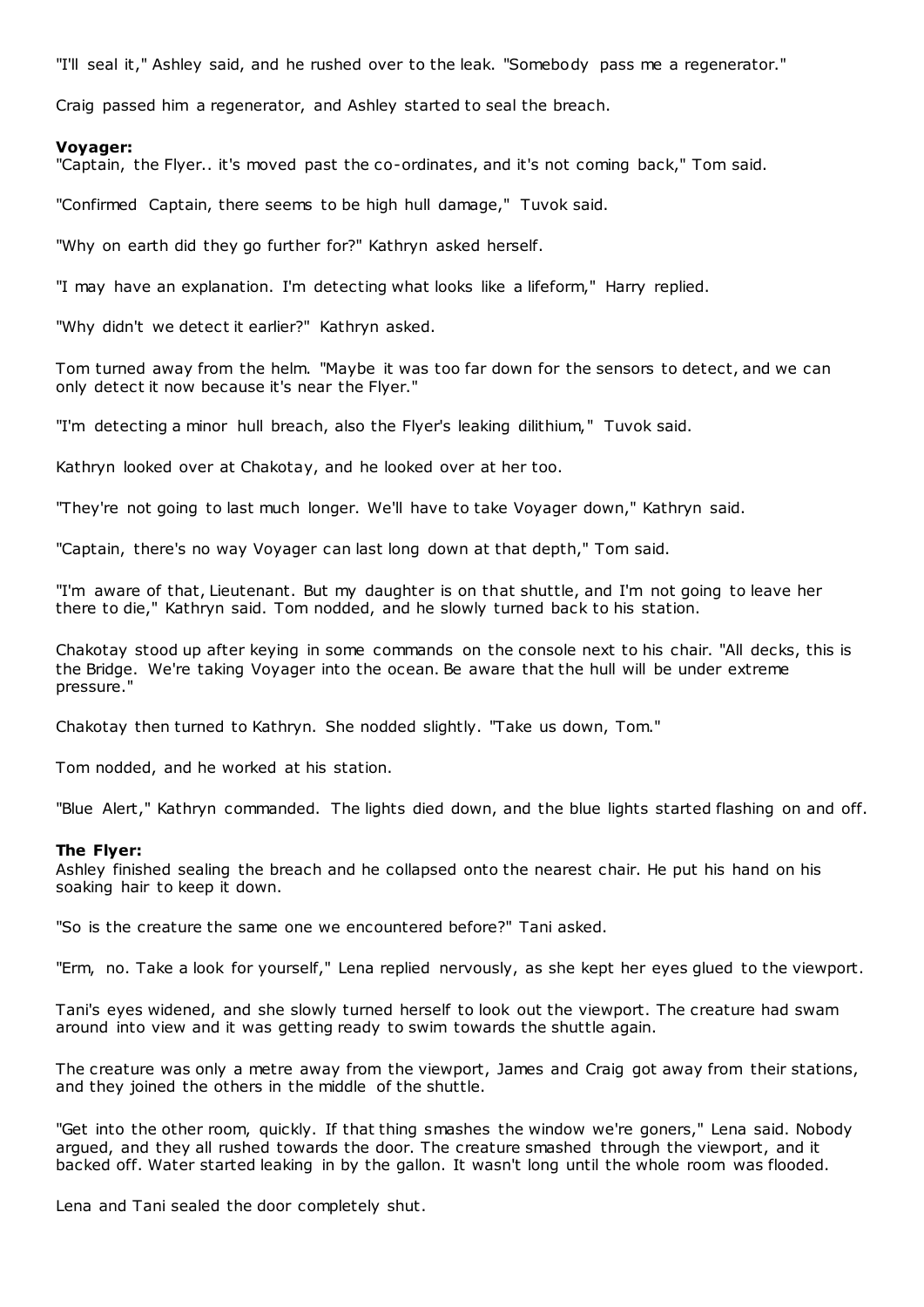"That won't last long, will it?" Ashley asked.

"You're right there. We're going to have to leave the shuttle," Lena replied.

"It'll just be as dangerous out there than in here," Craig said.

"No it won't. There's no way to get away if we're stuck in here. If we're out there, we'll have a better chance of escaping," Lena said.

"You seem to be forgetting the fact that there isn't enough oxygen in the suits to help us get all the way up to the surface," Tani said.

"I'd rather suffocate than be eaten by a creature like that," Lena said. There was a large thud against the door.

"We haven't got much time, he or she's going to get in any minute," Craig said.

"I don't know about you, but I'd rather take my chances out there," Lena said, and she picked up the helmet for her suit. Everyone looked nervously at each other, and they all eventually nodded.

## **Voyager:**

"Status, Lieutenant," Kathryn commanded.

"We'll be at their position in five minutes, that's if we survive," Tom said.

"Mr Tuvok, as soon as you can get a lock on the awayteam, beam them up," Kathryn commanded.

"Aye Captain," Tuvok replied.

The ship started to shake violently.

"The shields are failing, Captain," Tuvok said.

"How long until we're in transporter range?" Kathryn asked.

"Three minutes," Harry replied.

"Lets hope the ship can take that long," Tom said.

## **Meanwhile:**

The awayteam were out of the shuttle. Lena and Craig were leading the way, the others were struggling behind.

"This isn't working, they can't swim well at all," Lena said.

"They're not going to learn in a few seconds," Craig pointed out.

"We'll have to help them," Lena said, and she swam back the way she came.

"Wait, what's that?" Craig asked. Lena turned, and the others looked up. A few bright lights were coming towards them, and fast.

"Uhoh, here he comes," Jessie said as she looked behind her. Everyone else looked behind them. The creature had spotted them and it was heading their way.

## **Voyager:**

"I have a lock on them, Captain," Tuvok said.

"Good, beam them aboard," Kathryn said.